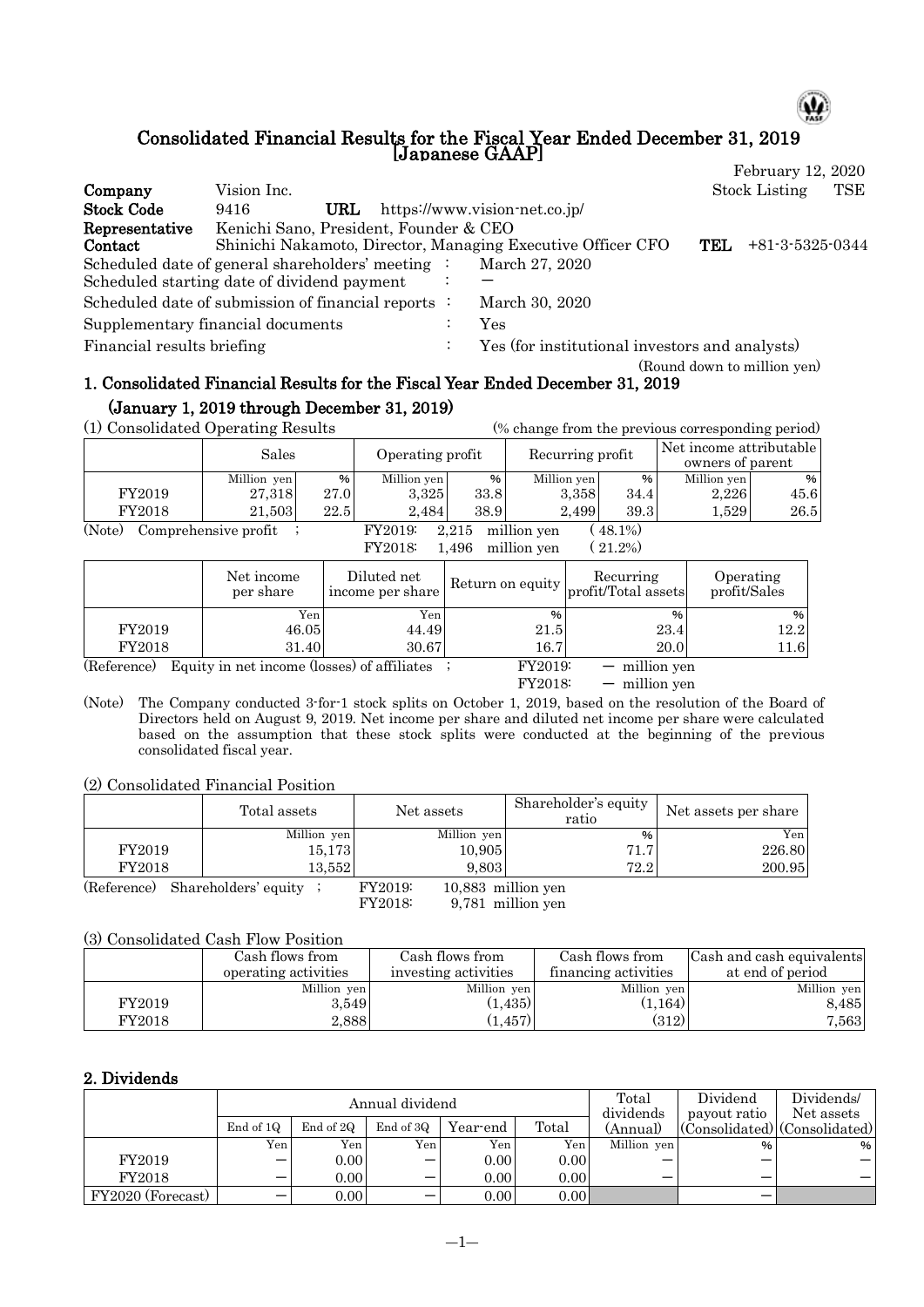#### 3. Forecast of Consolidated Financial Results for the Fiscal Year Ending December 2020 (January 1, 2020 through December 31, 2020) (% change from the previous corresponding period)

| (% change from the previous corresponding period) |         |      |                  |      |                  |      |                                                |      |                         |  |
|---------------------------------------------------|---------|------|------------------|------|------------------|------|------------------------------------------------|------|-------------------------|--|
|                                                   | Sales   |      | Operating profit |      | Recurring profit |      | Net income<br>attributable<br>owners of parent |      | Net income per<br>share |  |
|                                                   | Million |      | % Million yen    |      | % Million yen    |      | % Million yen                                  | %    | Yen                     |  |
| 1Q-2Q FY2020                                      | 15.092  | 16.7 | 1,885            | 1.6  | 1.887            | 12.8 | $1.259$ .                                      | 17.1 | 26.24                   |  |
| FY2020                                            | 31.396  | 14.9 | 4.003            | 20.4 | 4.005            | 19.2 | 2.674                                          | 20.1 | 55.73                   |  |